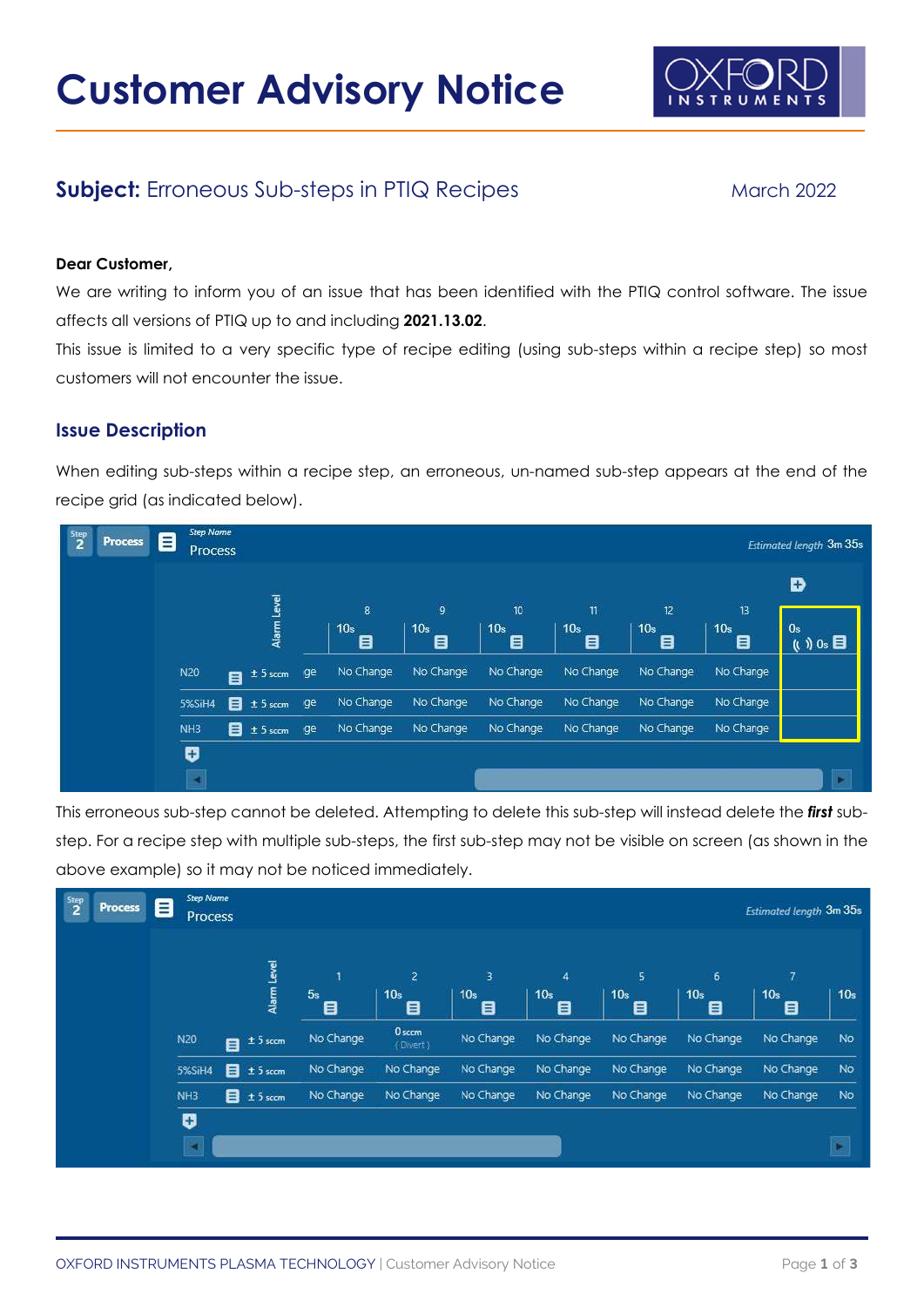

## Affected Systems

- The only systems affected are those running PTIQ versions up to and including 2021.13.02
	- The software version is shown in the bottom right corner of the screen, above the Oxford Instruments logo.



 Systems with these software versions will only be affected if there are recipes that have several substeps that require the recipe grid to scroll to the right to view the later steps.

## Issue Containment

The only way to contain this issue is to implement the permanent resolution described below; however, familiarisation with the issue and ensuring extra vigilance when deleting sub steps will help ensure the continued safe operation of your tool.

Ignoring the visible terminating sub-step will have no effect of the recipe.

## Permanent Resolution

The permanent resolution is to update to PTIQ version 2022.14.00 or above.

- The latest version (2022.14.02) is now available,
- This update can be done remotely with support from our software team, but will require a full upgrade of the PTIQ software

## What to do next?

Ensure you are familiar with this issue, and all tool operators & recipe creators are aware of this notice.

If you would like to speak with a member of the Oxford Instruments Plasma Technology team, please contact your local support office who will be happy to take your call and advise further.